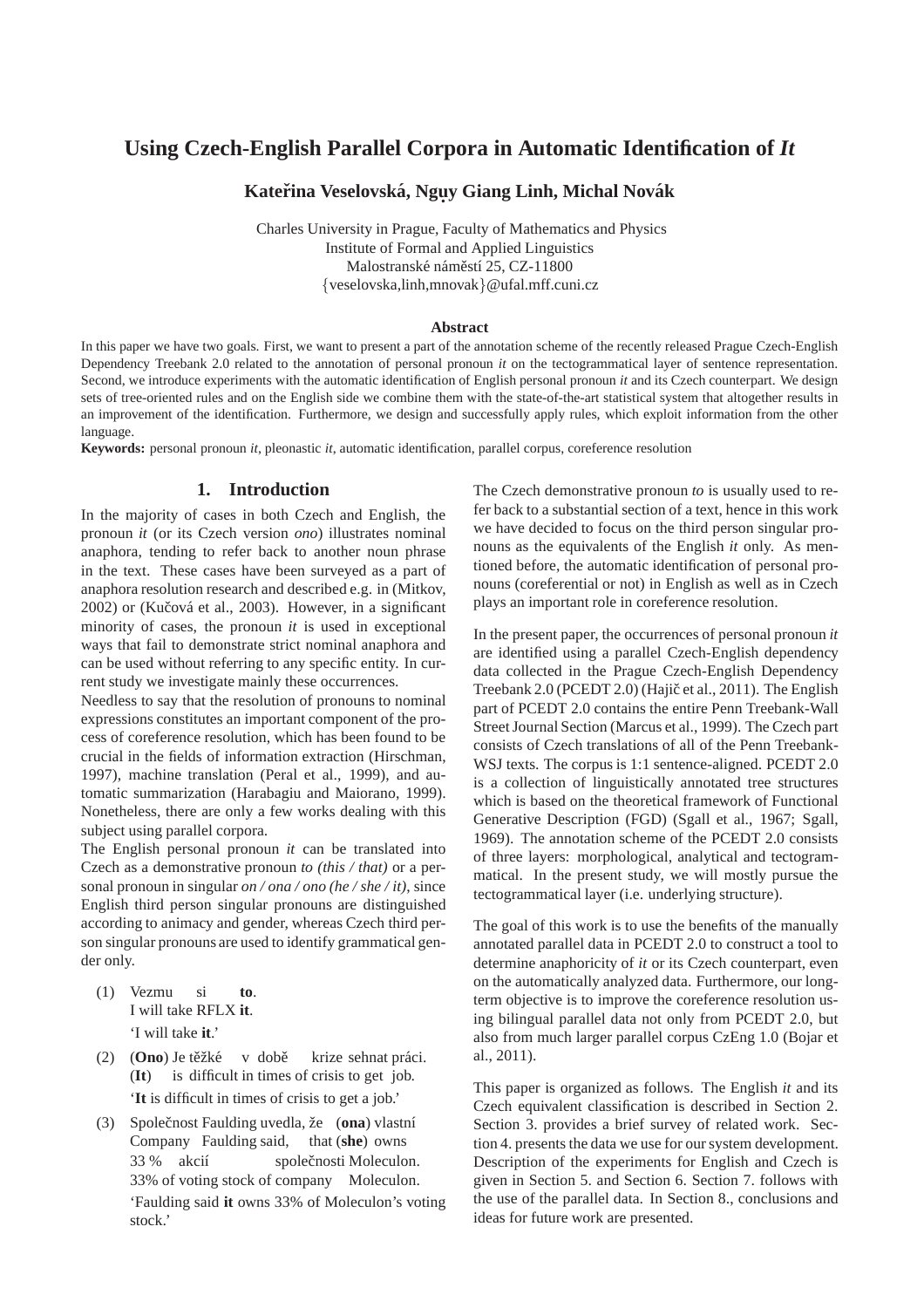# **2. Theoretical Background**

There have been several uses of *it* in English identified in the literature (Quirk et al., 1985; Sinclair, 1995; Swan, 1995). In FGD, we distinguish five basic types of personal pronoun *it* according to their function. They are described by the examples below:

- 1. The **anaphoric** *it* refers to a preceding noun denoting an inanimate entity or a not personalized animal.
	- (4) I bought a new hat but my husband did not like *it*.
- 2. The **anticipatory** *it* anticipates on a part of the sentence which appears later in subject as well as in object position:
	- (5) *It* is no good bothering about *it*.
	- (6) *It* is feared that the ship was wrecked.
- 3. The **deictic** *it* belongs to deictic personal pronouns in general. It is used for deixis out of the language. The deictic pronoun as well as the copula verb must be in morphological agreement with the entity *it* refers to. The need of number agreement is typical of the deictic *it*.
	- (7) Is *it* your suitcase (over there)?
- 4. The **exclamative** *it* is also used in deictic contexts but it refers to a situation implicitly known in the discourse rather than immediately to the given entity:
	- (8) (Knock knock knock...) "*It*' s me, open the door!"
- 5. The **prop** *it* has little or no semantic content. It occurs in clauses which do not require any subject. It is typically clauses signifying time, atmospheric conditions and distance where the copula verb to be is regarded:
	- (9) *It* is not far to New York.
	- (10) *It* is 5 o'clock.
	- (11) *It* is our wedding anniversary next month.
	- (12) *It* is Sunday.

In Czech, it is natural to drop out personal pronouns in subject position of the clause. An overt subject pronoun indicates an emphasis of the speaker. Nevertheless the unexpressed subject pronoun can be understood from the verb morphological information thanks to its morpheme that identifies person, number and in some cases also gender.<sup>1</sup> In Nguy and Ševčíková (2011) four types of unexpressed subjects are distinguished:

1. The **implicit subject** most often stands for an entity already mentioned in the text or can be deictic.

- (13) Jana<sub>i</sub> ráda peče. Dnes  $\mathcal{O}_i$ Jane gladly bakes. Today (she) upekla baked<sub>3.SG.FEM</sub> apple jablečný koláč. pie. 'Jane likes to bake. Today she has baked an apple-pie.'
- 2. The **general subject** does not refer to any concrete entity; it has a general meaning, so it can be omitted in the surface structure.
	- $(14)$  S With risk rizikem se RFLX (one) counts $_{3.SG}$ .  $\varnothing$ počítá. 'Risk is counted in. (One counts risk in.)'
- 3. The **unspecified subject** denotes an entity more or less known from the context which is however not explicitly referred to.
	- (15) Ø (They) Announced<sub>3.PL.ANIM</sub> it on radio. Hlásili to v rádiu. 'It was announced on radio. (They announced it on radio.)'
- 4. The **null subject** does not refer to any entity in the real world. It is neither phonetically realized, nor can be lexically retrieved. In this case the predicate is an impersonal (weather) verb.
	- $(16)$  Zítra Tomorrow (it)  $\text{will}_{3.SG}$  cloudy. Ø bude oblačno. 'Tomorrow it will be cloudy.'

For the coreference resolution purpose, the personal pronoun distinction is simplified to **referential** and **non**referential. As shown in (Evans, 2001; Nguy and Ševčíková, 2011), the automatic identification of other types has a poor accuracy because of its low occurrence. The non-referential *it* is also referred to as **non-anaphoric**

(Mitkov, 2002), **pleonastic** (Lappin and Leass, 1994) or **prop it** (Quirk et al., 1985).

We adopted the categorization from the PCEDT 2.0 annotation, which is as follows:

- **anaphoric** English anaphoric and anticipatory *it* and its equivalent Czech anaphoric unexpressed implicit third person singular subject.
- **non-anaphoric** English deictic and exclamative *it* and Czech deictic unexpressed implicit third person singular subject.
- **pleonastic** English prop *it* and Czech unexpressed general and null subject.

### **3. Related Work**

Pleonastic pronouns have been resolved in a number of research on anaphora resolution. Lappin and Leass (1994)'s and Denber (1998)'s algorithm is based on pattern recognition, e.g. 'It is {a modal adjective} that'. Paice and Husk (1987)'s approach improves the pattern-matching process

<sup>&</sup>lt;sup>1</sup>Gender is recognizable in past participle form of verbs only.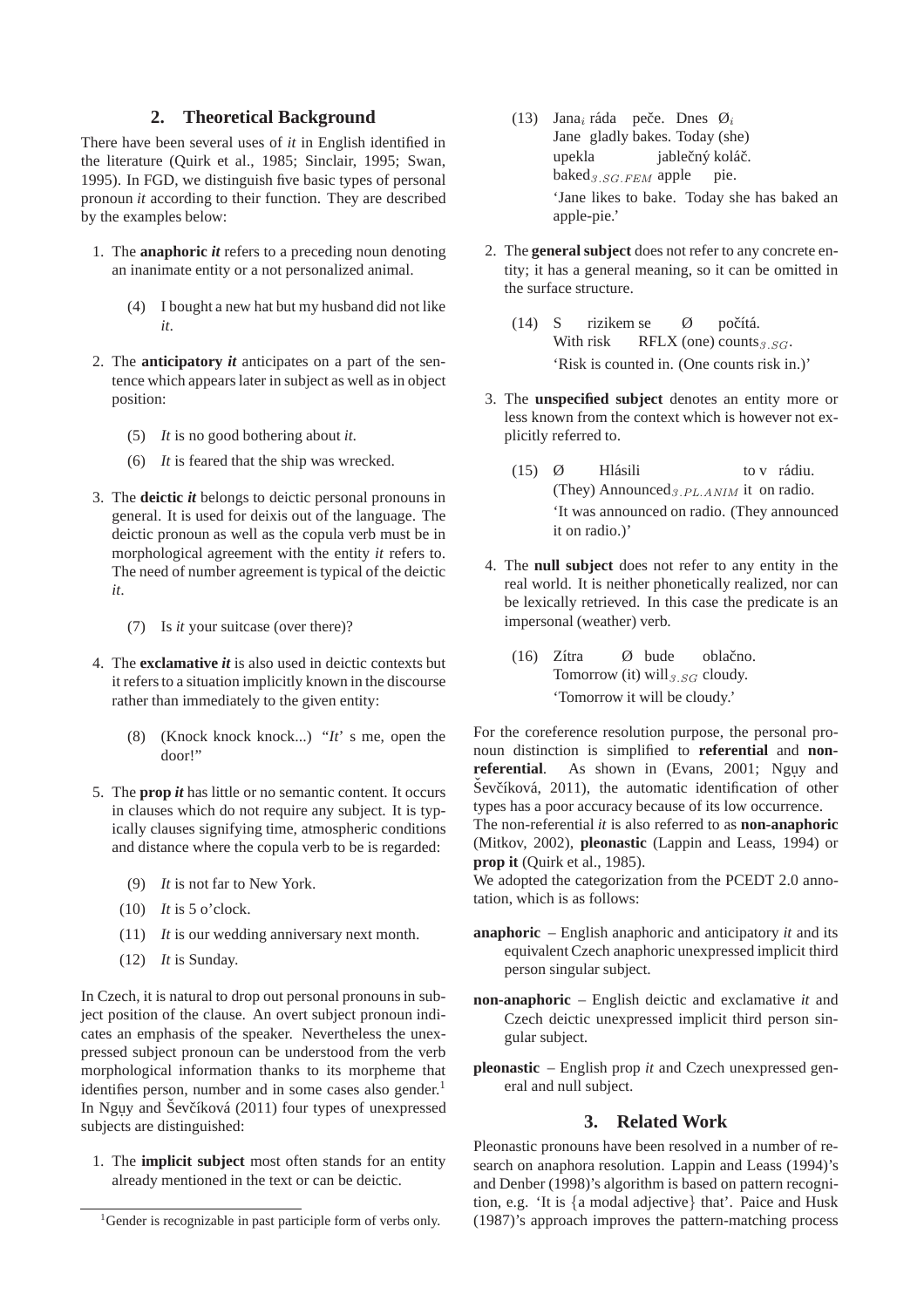by constraints. As an illustration, a pronoun *it* is identified as non-referential if it occurs in the sequence 'it ... that'.

Evans (2001) proposes a machine learning based system for the automatic classification of *it*, which attempts to classify *it* for different usages such as nominal anaphoric, clause anaphoric, idiomatic, pleonastic and others. However, the system reports a high accuracy only on classifying pleonastic and nominal anaphoric *it*. The reason is simple, the features used in the training process are most appropriate for classification of pleonastic instances, and other types of *it* occur quite rare.

In recent years the study of pleonastic *it* identification has shifted toward different machine learning methods such as using support vector machines in (Litrán et al., 2004) or using a Bayesian network in (Hammami et al., 2010). Charniak and Elsner (2009) detect non-referential *it* in a unsupervised generative model. The detection of non-referential pronouns using counts from web-scale N-gram data is described in (Bergsma and Yarowsky, 2011).

For a task related to ours, a parallel corpus is used in (Camargo de Souza and Orăsan, 2011). Camargo de Souza and Orasan present a coreference resolution system for Portuguese trained on an English-Portuguese parallel corpus. The noun phrase coreference chains are identified thanks to the projected English coreference chains, which have been obtained from an English coreference resolver. Mitkov and Barbu (2002) develop a bilingual pronoun resolution system for English and French using an English-French parallel corpus, which benefits from the gender distinction of *it* in French and from the performance of the English algorithm.

# **4. Annotated Data**

PCEDT 2.0 contains 2312 documents annotated at the tectogrammatical layer of Czech and English. Altogether, they consist 49 208 sentences for each part. Personal pronoun it has been annotated manually in all this data, independently in Czech and English part of the corpus, with the automatic word-alignment done afterwards (Mareček et al., 2008). The alignment is directed from the English part to the Czech part, for each layer separately. The English annotation layers contain the alignment information in the form of references from English nodes to their corresponding Czech nodes.

#### **4.1. Layers of Annotation**

The PCEDT 2.0 annotation consists of multiple linguistically motivated layers:

The **m-layer** (morphological layer) captures the surface form of the sentence with words automatically part-ofspeech tagged and lemmatized.

The **a-layer** (analytical layer) represents the surface syntax (a parse). The syntactic dependencies are provided with labels that carry the usual syntactic information; e.g. 'subject', 'attribute' or 'predicate complement'. Figure 1 presents the visualization of an analytical sentence representation.

The **t-layer** (tectogrammatical layer) is a linguistic representation that combines syntax and, to a certain extent, semantics, in the form of semantic labeling, coreference res-



Figure 1: An example of parallel Czech-English a-trees representing sentences *It's imaginative and often funny* and *Je to fiktivn´ı a casto humorn ˇ e d ´ ´ılko*.

olution<sup>2</sup> and argument structure description based on a valency lexicon. This representation draws on the framework of the Functional Generative Description.

The **p-layer** (phrase-structure layer) contains the original Penn Treebank annotation.

#### **4.2. Fully Automatic Annotation**

In our study we use both manually annotated PCEDT 2.0 data and the same data automatically analyzed within the Treex framework (Žabokrtský, 2011).

Treex is a multi-purpose open-source framework for developing Natural Language Processing applications, which provides a wide range of integrated modules, such as tools for sentence segmentation, tokenization, morphological analysis, part-of-speech tagging (Spoustová et al., 2007), shallow and deep syntax parsing (McDonald et al., 2005), named entity recognition, anaphora resolution and others.

For our development we have the tokenized plain text from the PCEDT 2.0 of both languages as an input. Then we apply all possible tools in Treex to get them annotated at all layers. After that we used the automatic alignment tool. An example of the final alignment of Czech gold and automatic and English gold and automatic data at t-layer is shown on Figure 2.

#### **4.3. Quantitative Properties**

Thanks to the PCEDT 2.0 features mentioned in previous section we could easily distinguish three basic types of *it* in

<sup>2</sup>Within the theoretical framework of FGD, coreference is divided into two subtypes: grammatical and textual (Panevová, 1991). **Grammatical coreference** occurs if the antecedent can be identified using grammatical rules and sentence syntactic structure (e.g. reflexive pronouns usually refer to the subject of the clause), whereas **textual coreference** is more context-based (e.g. personal pronouns).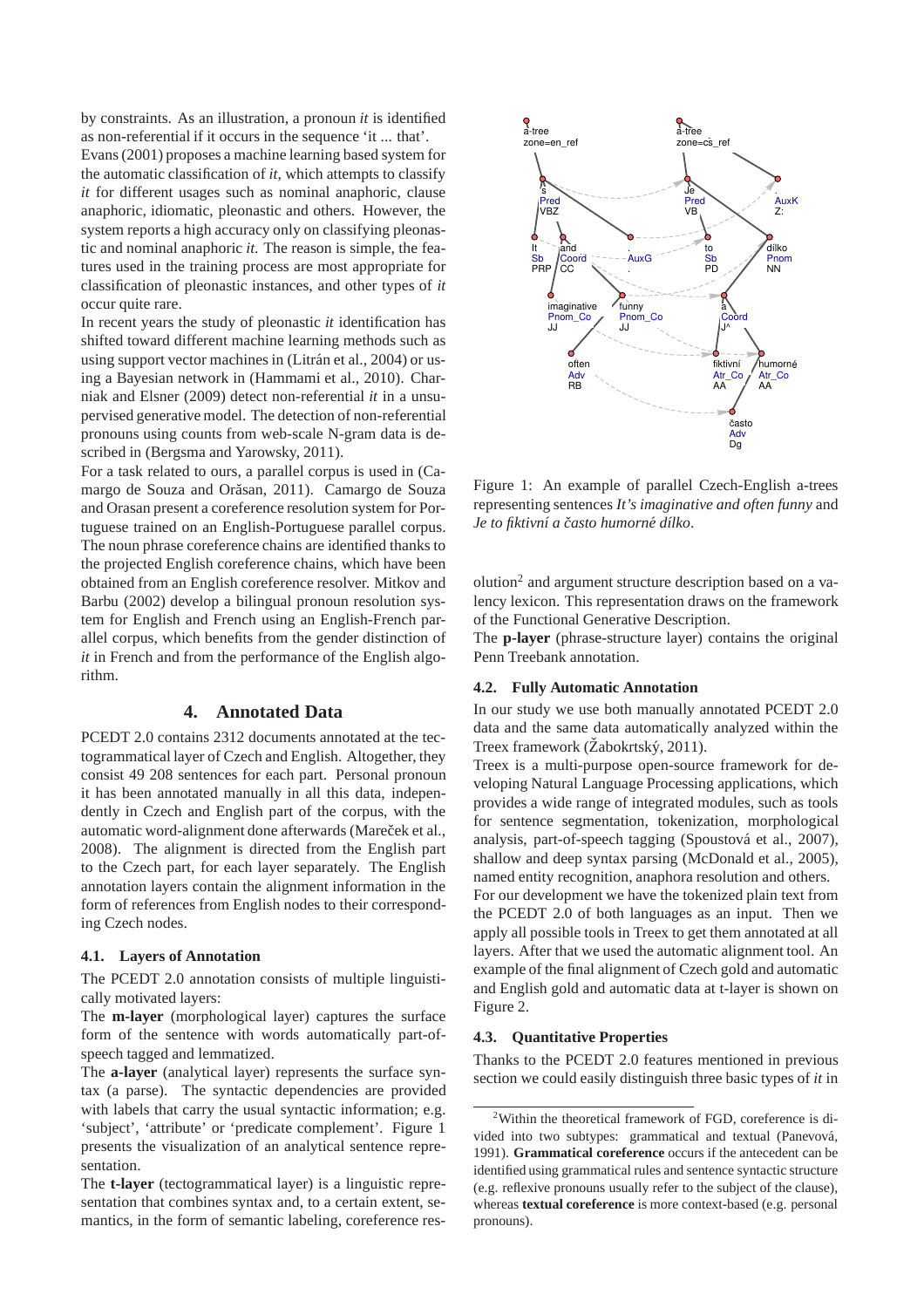

Figure 2: An example of gold parallel Czech-English t-trees aligned with automatic ones ([left to right, top to bottom]: English gold tree, Czech gold tree, English automatic tree, Czech automatic tree) representing sentences *It has no bearing on our work force today* and *Nijak se to nevztahuje na naˇsi dneˇsn´ı pracovn´ı s´ılu*.

our corpora:

- **anaphoric** having a t-lemma substitute #PersPron (artificial t-lemma for overt and unexpressed personal pronoun<sup>3</sup>), an a-lemma it and a link pointing to its antecedent.
- **non-anaphoric** having a t-lemma substitute #PersPron and an a-lemma it, but not having a link pointing to its antecedent.
- **pleonastic** not having its own t-node on a tectogrammatical layer.

Their Czech equivalents are as follows:

- **anaphoric** a generated node representing third person singular pronoun having a t-lemma substitute #PersPron and a link pointing to its antecedent.
- **non-anaphoric** a generated node representing third person singular pronoun having a t-lemma substitute #PersPron, but not having a link pointing to its antecedent.

**pleonastic** – a generated node having a t-lemma substitute #Gen (artificial t-lemma for grammatical ellipsis of an obligatory argument - general argument) or not having its own t-node on a tectogrammatical layer.

Table 1 shows occurrence frequencies of anaphoric, nonanaphoric and pleonastic pronoun *it* on the English side and its counterparts on the Czech side of the PCEDT 2.0 subsets, we used for experimenting (see the following section).

|               | Dev data |       | Eval data |       |  |  |
|---------------|----------|-------|-----------|-------|--|--|
|               | English  | Czech | English   | Czech |  |  |
| anaphoric     | 2053     | 4599  | 1932      | 3954  |  |  |
| non-anaphoric | 652      | 19    | 425       | 16    |  |  |
| pleonastic    | 396      | 349   | 393       | 293   |  |  |

|  |  |  |  |  | Table 1: Personal pronoun <i>it</i> number in PCEDT 2.0 |  |  |  |  |  |
|--|--|--|--|--|---------------------------------------------------------|--|--|--|--|--|
|--|--|--|--|--|---------------------------------------------------------|--|--|--|--|--|

We detected 911 occurrences of English anaphoric *it*, which has a Czech equivalent as a demonstrative pronoun *that (to)*; 3085 English non-pleonastic *it* having an equivalent Czech personal pronoun; 11 English pleonastic *it* that has a Czech pleonastic equivalent and 10 Czech pleonastic *it* with an English pleonastic corresponding node; 81 English and

 $3\#$ PersPron also stands for textual ellipsis - obligatory arguments of a governing verb / noun.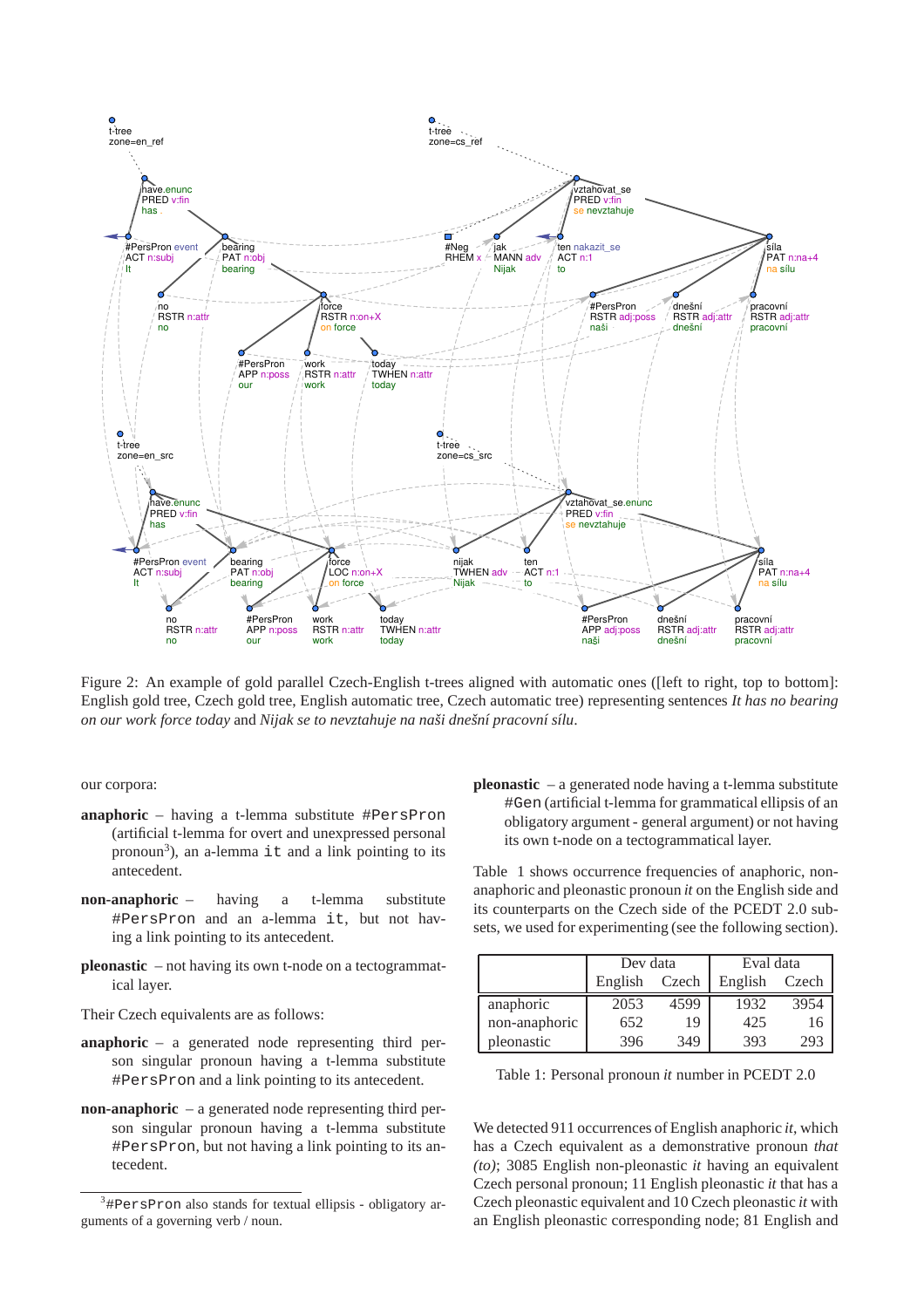21 Czech anaphoric *it* that refers to a clause or a sequences of sentences.

### **4.4. Experimental Data Subsets**

In the experiments we used sections  $00 - 10$  of PCEDT 2.0 as a development data and sections  $11 - 19$  for final evaluation of proposed methods. The development data were not only aimed to be an inspiration for rules' design but their English side was used for training the bunch of parameters, as well (see Section 5.2.).

# **5. Resolution in English**

For the English part of our work we have developed some hand-written rules on gold data. On automatically analyzed data we have integrated the state-of-the-art system NADA and used it as our baseline. Then we have applied and extended the rules to improve it.

# **5.1. Experiments on Gold Data**

The rules applied on gold data are based on the grammatical, surface and deep syntactic information. Therefore, they are able to detect the pleonastic *it* but they hardly capture non-anaphoric *it*, which commonly requires the wider context or out-of-text information.

Thanks to the tectogrammatical tree structure, the pleonastic *it* identification on gold data is quite simple. In contrast to the Czech task, we do not limit ourselves to the *it*-subjects only, because the corresponding Czech *ono / to*object is always referential, whereas the English one can be also pleonastic. The proposed algorithm is as follows:

**For** all personal pronouns *it* having a verb as its parent, **if** one of the following conditions is true:

- 1. The verb is active and has a predicate of a subordinate subject clause annotated as its Actor.
- 2. The verb is passive and has a predicate of a subordinate subject clause annotated as its Patient.
- 3. The verb's lemma is *make* and got a predicate of a subordinate subject clause annotated as its Patient. It is the case of *make it (easy / hard/ etc.) to*.

**Then** it is a pleonastic instance.

# **5.2. Experiments on Automatically Analyzed Data**

The results of resolving pleonastic *it* on gold data are quite high, but that is only a motivation to improve the deep syntactic parser. Therefore, we have experimented with the NADA system and some other rules on automatically analyzed data.

# **Rule-based system**

Because of the unreliability of automatically annotated actants, we have to change the rules used on gold data. The approach works as follows:

**For** all personal pronouns *it*, **if** *it* has a verb as its parent **and** one of the following conditions is true:

1. The verb's lemma is *be / become/ make / take* and has an infinitive among its children.

- (17) *It* doesn't take much to provoke an intense debate.
- 2. The verb's lemma is *be* and there are a subject complement expressed as a predicate nominative or a predicate adjective and a subordinate clause.
	- (18) *It* is easy to see why the ancient art is on the ropes.
	- (19) *It*'s a shame their meeting never took place.
- 3. The verb is an active cognitive verb (*appear / follow / matter / mean / seem*) or a passive cognitive verb (believe / expect / note / recommend / say / think) and has a subordinate clause.
	- (20) Before the sun sets on the '80s, *it* seems nothing will be left unhocked.
	- (21) *It* can be said that the trend of financial improvement has been firmly set.

**Then** it is a pleonastic instance.

The condition 1 and 2 are further modified to prevent error cases, where *it* has been misannotated to be a child of other node than the verb in condition 1 or the subordinate clause is a subtree of the subject complement instead of the main predicate in condition 2.

# **NADA system**

The NADA system (Bergsma and Yarowsky, 2011) is the state-of-the-art tool for anaphoricity determination of English *it*. Following the lexical and web count features, every occurrence of *it* is assigned a probability of being referential with a previously-mentioned entity. After having set the decision boundary (by default, it is 0.5), the occurrences can be binary classified as anaphoric and non-anaphoric.

The indisputable advantage of NADA is that the input does not have to be linguistically pre-processed at all, it accepts a surface text. Moreover, no linguistic analysis is being performed inside the tool. It makes NADA very simple and quick. On the other hand, if the rich linguistic annotation is available, it cannot exploit it.

As this software is freely available, we were able to integrate it into the Treex framework and combine the treeoriented rules with the estimates produced by NADA.

### **Combination of NADA and rules**

By combination of the statistical system working on a surface level and tree oriented hand-crafted rules we aimed to extract the best from both approaches. We decided to make a linear interpolation of the features, which consisted of every single rule in the previous approach, their disjunction and quantized values of NADA probability estimates. The parameters have been learnt from the development data using a maximum entropy classifier.<sup>4</sup>

 $4$ We employed the Perl module  $AI:$ : MaxEntropy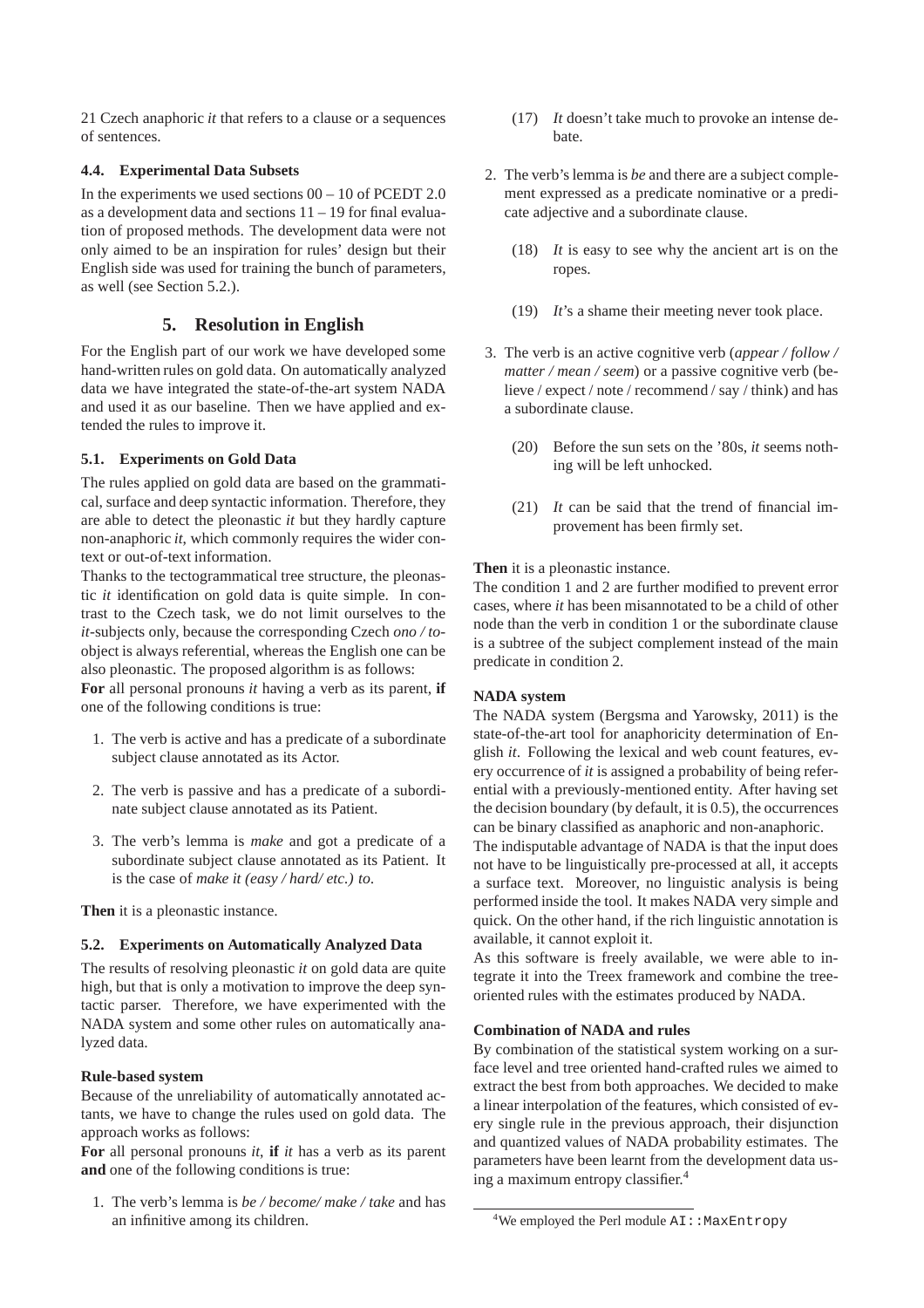#### **5.3. Evaluation**

As we stated in Section 5.2., NADA is a binary classifier distinguishing between anaphoric *it* and the other types. Since PCEDT 2.0 differentiate between 3 types of *it*, in order to successfully combine NADA with the designed rules two of these classes must be merged into one. We conducted experiments with 2 of 3 possible binarizations. The one with a merged class of anaphoric and non-anaphoric was left out as our central target is to be able to distinguish between these two classes.

The binarization with a joint class of non-anaphoric and pleonastic (NON-ANAPH+PLEO) as a class of positive instances accords with the way NADA was meant to be used. The overall results assessed in terms of accuracy as well as precision, recall and F-score measured on the positive class can be seen in Table 2.

NADA alone achieves a score similar to accuracy of 86% reported in (Bergsma and Yarowsky, 2011).<sup>5</sup> In comparison, relying just on the designed rules cannot compete with NADA, suffering mostly from a low coverage of the rules, reflected in a low value of recall. Even on the gold data the rules perform slightly worse mostly because they were tuned to describe just pleonastic occurrences. Combination of the statistical system and rules seemed to be promising. However, we register only a slight improvement of the success rate compared to NADA used separately.

The classes of anaphoric and non-anaphoric (mostly deictic and referring to a larger segment) *it* are alike in terms of referring to something, opposed to its pleonastic usage. Moreover, we constructed the rules to fit the class of pleonastic occurrences mainly, which suggests a better score than in case of the above-mentioned binarization. Following experiments are carried out with pleonastic *it* (PLEO) being a positive class.

The score of NADA alone in this configuration is surprisingly better, even though it was not supposed to be evaluated in this way. The values of precision and recall on a positive class changed, apparently due to changes in the distribution between positive and negative instances. As opposed to the previous configuration, the pure rule-based system outperforms NADA in accuracy here, also reaching a higher precision, which can be justified by the fact that the rules were tailored to recognize the pleonastic occurrences. The combination of both approaches results in the best accuracy of almost 90%, outperforming both of the components if used alone.

### **6. Resolution in Czech**

Because of the Czech phenomena of subject absence, we attempt to identify the instances of predicates, to which a personal pronoun will be generated as a substitution of the unexpressed subject. First we apply hand-written rules on gold data, secondly the same rules in automatic data. Then the rules are improved and added by information from English automatic data (see Section 7.).

#### **6.1. Experiments on Gold Data**

Our heuristic procedure for identifying unexpressed implicit subject occurrences (anaphoric and non-anaphoric *it*) is based on constraints. We eliminate cases, where it is an overt subject, an unexpressed general subject or null subject. The procedure works as follows:

**For** all third person singular verbs, **if** all of the following conditions are true:

- 1. There is no overt subject, that is:
	- (a) There is no overt subject represented by a word.
	- (b) There is no subject subordinate clause.
- 2. There is no unexpressed general subject, that is:
	- (a) The verb is not a part of the phrase  $Je$  *vidět* / slyst */ c´ıtit ((It) is seen / heard / felt)*.
	- (b) The verb is not a part of the phrase  $Lze / Je$  *možné*  $\ell$  *Je nutné* ((One) can  $\ell$  (It) is possible  $\ell$  (One) *needs)*.
	- (c) The verb is not a reflexive passive, because a third personal singular reflexive passim often determines a general subject.
	- (d) The verb has no an *-o* ending, because the *-o* ending indicates a third personal neuter verb and it seems, a third personal neuter verb often implicates an instance of a general subject.
- 3. There is no null subject, that is:
	- (a) The verb is not an impersonal (weather) verb *jednat se / prˇset / zdat se / da ´ rit se / oteplovat se / ˇ ochladit se / stat se / z ´ ale ´ zet (be about / rain / seem ˇ / do well / get warmer / get colder / happen / depend)*.
	- (b) The verb is not a part of the phrase *Jde o ((It) is about)*.

**Then** there will be added a generated personal pronoun.

#### **6.2. Experiments on Automatically Analyzed Data**

The algorithm for anaphoric and non-anaphoric *it* identification on automatically analyzed data is extended by adding conditions to prevent errors that appear in the automatic annotation.

**For** all third person singular verbs, **if** all of the following conditions are true:

- 1. There is no overt subject, that is:
	- (a) There is no overt subject represented by a word *– unchanged*.
	- (b) There is no subject subordinate clause. The same condition on gold data was true, when the head of the subordinate clause was a finite verb having functor Actor. The new condition was true for finite verbs having functor Actor or Patient, because of the functor misannotation.

 ${}^{5}$ Recall that NADA does not require any linguistic annotation, so it achieves the same score for the manually as well as the automatically analyzed data.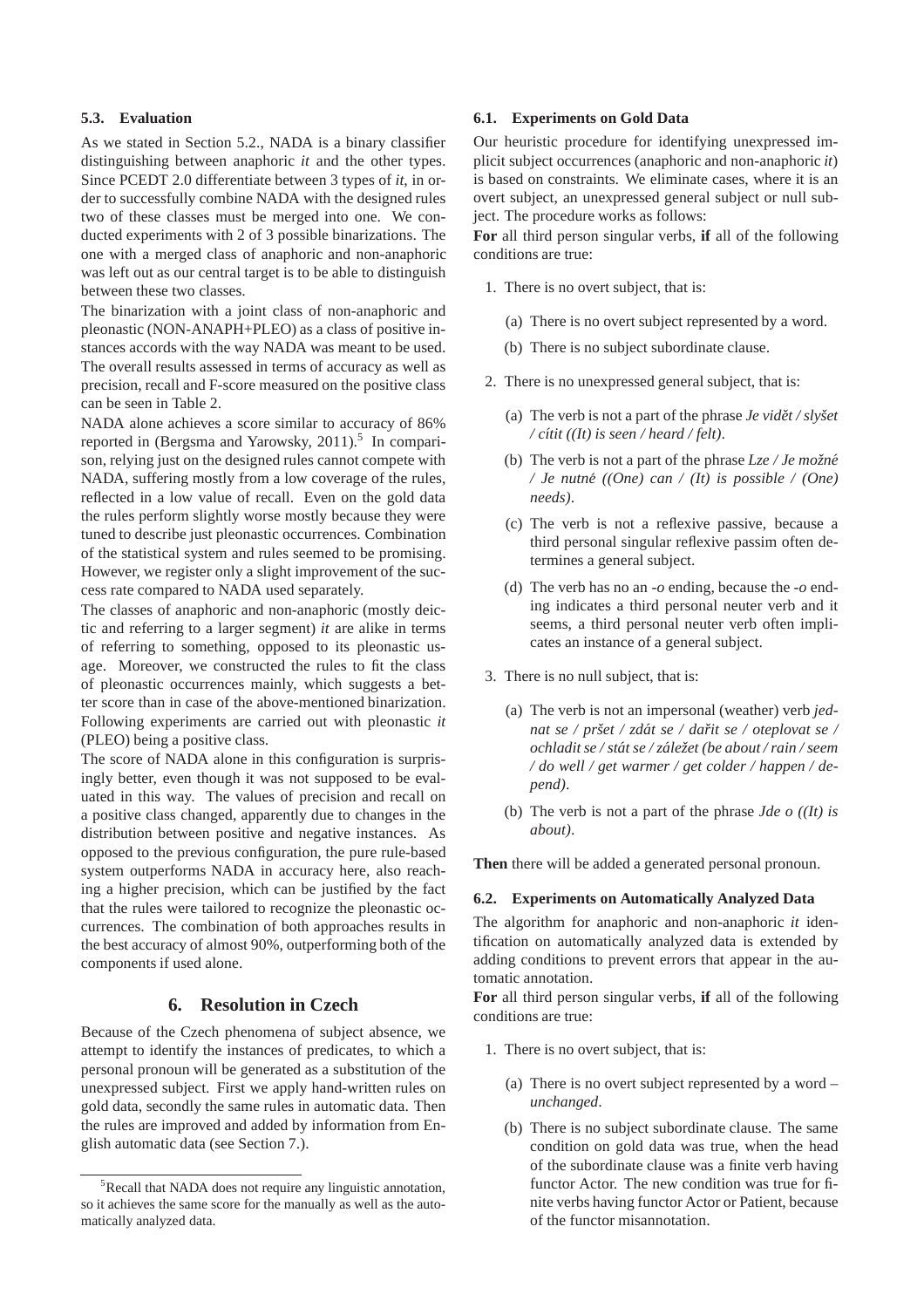|                          | NON-ANAPH+PLEO |       |       |       | <b>PLEO</b> |       |       |       |
|--------------------------|----------------|-------|-------|-------|-------------|-------|-------|-------|
|                          |                |       |       | F     | А           | P     |       | F     |
| EN: Majority class       | 70.30          |       |       |       | 85.75       |       |       |       |
| EN: Rules-gold           | 83.76          | 99.31 | 39.15 | 56.16 | 94.67       | 90.31 | 68.68 | 78.03 |
| EN: Rules-autom          | 76.31          | 73.24 | 31.90 | 44.44 | 87.54       | 56.90 | 51.66 | 54.16 |
| <b>EN: NADA</b>          | 83.86          | 81.10 | 59.51 | 68.65 | 86.19       | 51.00 | 78.01 | 61.68 |
| $EN: NADA + Rules-autom$ | 84.44          | 78.61 | 65.40 | 71.40 | 89.83       | 71.88 | 47.06 | 56.88 |

Table 2: The results of evaluation of all tested systems, including two types of evaluation (NON-ANAPH+PLEO and PLEO). Quality of the systems was measured on the Evaluation data in terms of accuracy (A), precision (P), recall (R) and F-score (F). Majority class system corresponds to assigning a majority class to all candidates.

- (c) If the verb is active, then it has no Actor among its children. This condition prevents errors in automatic subject annotation in the Czech part, where the overt subject was misannotated as other partof-speech.
- (d) If the verb is passive, then it has no Patient among its children (subject error prevention).
- 2. There is no unexpressed general subject  *unchanged*.
- 3. There is no null subject  *unchanged*.

**Then** there will be added a generated personal pronoun.

# **6.3. Evaluation**

Contrary to the English task, where all personal pronouns *it* are presented on the surface sentence and we attempt to identify occurrences to be hidden on the tectogrammatical layer, the Czech target is detecting dropped third person singular pronouns in the subject position in order to express it on the tectogrammatical layer.

We use the binary classification of unexpressed third pronominal singular subject:

- referential anaphoric and non-anaphoric dropped pronoun in the subject position having a generated node and being a child of the predicate.
- non-referential pleonastic pronoun not being expressed either on the surface sentence or on the tectogrammatical layer.

There is another difference between the English task and the Czech task. Whereas a non-pleonastic pronoun for the English part means an anaphoric or non-anaphoric *it* only, a non-pleonastic pronoun for Czech is an anaphoric or nonanaphoric *he / she / it*. The reason lies on the gender differentiation of non-animal nouns and the use of gender differentiated pronouns to refer to them in Czech.

The rules on Czech data were implemented to suit the task: looking for a referential/implicit unexpressed subject and generating a tectogrammatical node for it. The scores of both systems are shown in Table 3.

Applying the rules on automatically analyzed data gives a perceptibly lower result than the rules on gold data. It is not surprising because on automatically analyzed data the overt subject is often misannotated as an object or other part-ofspeech and vice versa. The subject subordinate clause is not straightforwardly recognizable, too.

# **7. Exploiting the Parallel Corpus**

In the experiments so far, the proposed rules have employed just that language side of the corpus, which they were constructed for. We attempted to exploit the parallel nature of the PCEDT 2.0 corpus by designing rules that look also at the other side.

In general, information from the English side of automatically analyzed trees tends to be more reliable than the one from the Czech side. Particularly, it confirmed to be true for English rules, which used the Czech data. Such rules had no effect when they were combined with other rules for English.

On the other hand, in the opposite direction we designed the following rules:

**For** all third person singular verbs, **if** all of the following conditions is true:

- 1. The corresponding English verb has no nonpronominal subject. This condition prevents errors in automatic subject annotation in the Czech part, where the overt subject was misannotated as other part-ofspeech.
- 2. There may be an unexpressed implicit subject, that is one of the following conditions is true:
	- (a) Conditions  $1 3$  on automatically analyzed data are true.
	- (b) The corresponding English verb has a *he / she* subject. This condition helps to detect cases, where the Czech conditions wrongly identified the existence of an overt subject. See error examples below:
		- $(22)$ At night RFLX returns to condemned noc se vrací do opuštěné budovy, kterou nazývá domovem. building, which calls home<sub>ACT.error</sub>. 'At night he returns to the condemned building **he calls** home.'
		- (23) Banka BankSb−of <sup>−</sup>says.error First Union, **says**, First Union, říká, má nyní balíčky pro sedm skupin has now packages for seven groups zákazníků. of customers.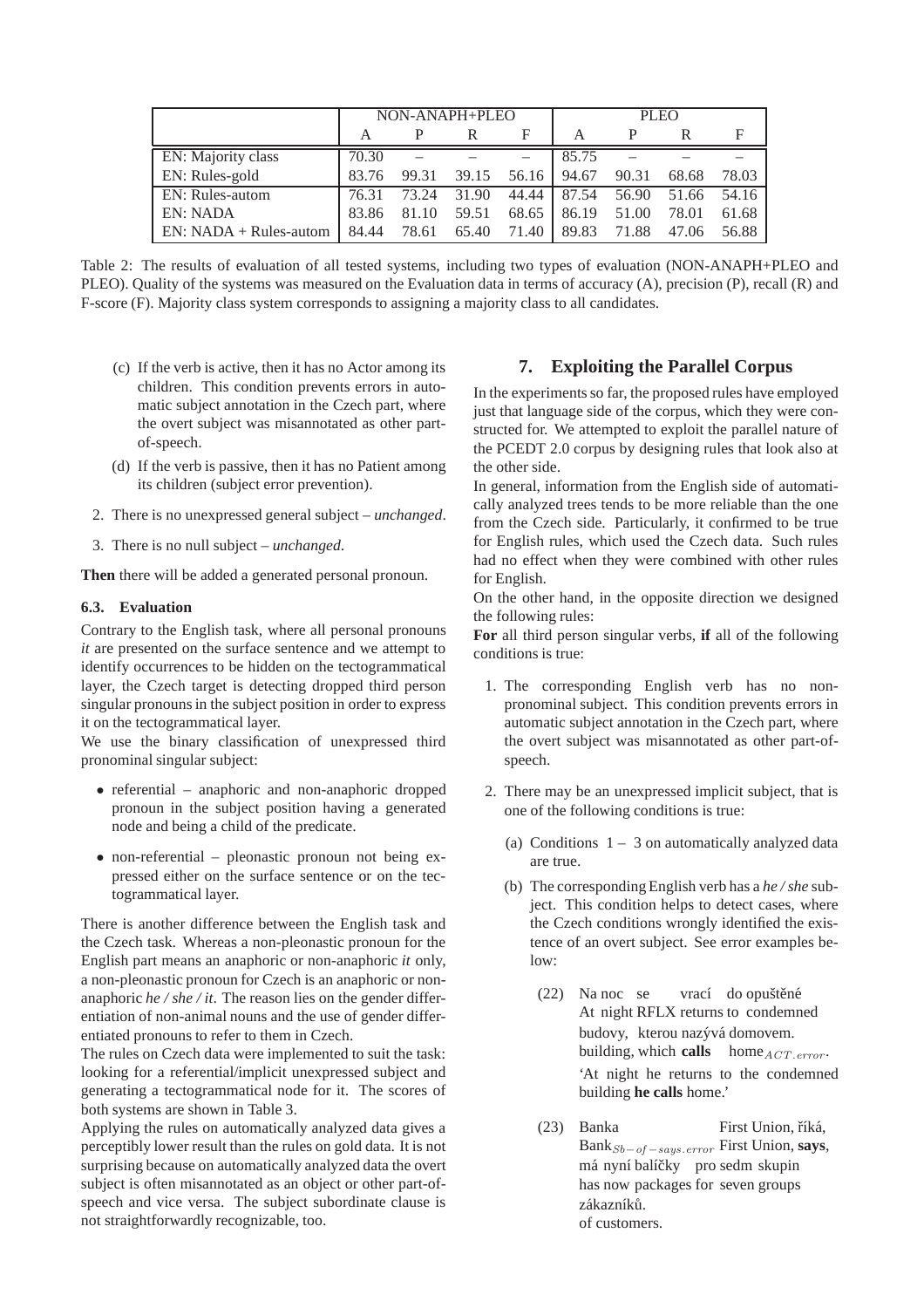'First Union, **he says**, now has packages for seven customer groups.'

**Then** there will be added a generated personal pronoun.

These turned out to substantially contribute on the final quality of the whole rule-based system thanks to the information about English corresponding personal pronouns *he / she* that are expressed on the surface sentence and subjects, because the subject of an English clause can be also detected easier. Table 3 shows that if we include these interlanguage rules, the accuracy increases by almost 3.5% absolute.

|                    | ANAPH+NON-ANAPH |             |             |       |  |  |  |  |
|--------------------|-----------------|-------------|-------------|-------|--|--|--|--|
|                    |                 |             |             |       |  |  |  |  |
| CZ: Majority class | 86.58           |             |             |       |  |  |  |  |
| CZ: Rules-gold     | 98.79           | 92.89       | 98.39       | 95.56 |  |  |  |  |
| CZ: Rules-autom    | 87.68           | 52.97 73.34 |             | 61.51 |  |  |  |  |
| CZ: Rules-autom+EN | 91.08           |             | 64.20 75.87 | 69.55 |  |  |  |  |

Table 3: The results of evaluation of rule-based systems for Czech. Configuration "Rules-autom+EN" shows an impact of adding rules that use the English side

# **8. Conclusion**

In this paper we have presented the annotation of personal pronoun *it* in the recently released Prague Czech-English Dependency Treebank 2.0. We have analyzed its occurrences in both languages and developed rule-based approaches to automatically identify the Czech and English *it* types. On the English side we also combined these treeoriented rules with the statistical state-of-the-art system for this task, which improved the success rate on resolution of pleonastic occurrences.

Furthermore, we successfully exploited the parallel nature of the PCEDT 2.0 corpus and employed the English data in the task of Czech *it* identification.

In the future work, we plan to develop new rules and integrate machine learning methods in a greater extent. In addition, we would like to apply such system along with a coreference resolver to the much larger automatically analyzed parallel corpus CzEng 1.0 (Bojar et al., 2011). We hope the self-training on larger data together with a richer rule-/feature-set to increase the quality of coreference resolution.

# **9. Acknowledgments**

This work has been using language resources developed and/or stored and/or distributed by the LINDAT-Clarin project of the Ministry of Education of the Czech Republic (project LM2010013). This work has been supported by the Czech Science Foundation under the contract 201/09/H057 and by the grant GAUK 4226/2011. The authors would like to thank prof. Eva Hajičová, assoc. prof. Zdeněk  $\angle Z$ abokrtský and the anonymous reviewers for their valuable comments and suggestions to improve the paper.

### **10. References**

- Shane Bergsma and David Yarowsky. 2011. NADA: A robust system for non-referential pronoun detection.
- Ondřej Bojar, Zdeněk Žabokrtský, Ondřej Dušek, Petra Galuščáková, Martin Majliš, David Mareček, Jiří Maršík, Michal Novák, Martin Popel, and Aleš Tamchyna. 2011. Czeng 1.0.
- José Guilherme Camargo de Souza and Constantin Orăsan. 2011. Can Projected Chains in Parallel Corpora Help Coreference Resolution? In *Anaphora Processing and Applications*, pages 59–69. Springer.
- Eugene Charniak and Micha Elsner. 2009. EM works for pronoun anaphora resolution. In *Proceedings of the 12th Conference of the European Chapter of the ACL (EACL 2009)*, pages 148–156, Athens, Greece, March. Association for Computational Linguistics.
- Michael Denber. 1998. Automatic Resolution of Anaphora in English. Technical report, Eastman Kodak Co, Imaging Science Division.
- Richard Evans. 2001. Applying machine learning toward an automatic classification of it. *Literary and Linguistic Computing*, 16(1):45 – 57.
- Jan Hajič, Eva Hajičová, Jarmila Panevová, Petr Sgall, Silvie Cinková, Eva Fučíková, Marie Mikulová, Petr Pajas, Jan Popelka, Jiří Semecký, Jana Šindlerová, Jan Štěpánek, Josef Toman, Zdeňka Urešová, and Zdeněk  $\check{Z}$ abokrtský. 2011. Prague Czech-English Dependency Treebank 2.0.
- Souha Mezghani Hammami, Rahma Sallemi, and Lamia Hadrich Belguith. 2010. A bayesian classifier for the identification of non-referential pronouns in arabic. In *In Proceedings of the 7th International Conference on Informatics and Systems- INFOS 2010*, pages 1–6.
- Sandra M. Harabagiu and Steven J. Maiorano. 1999. Knowledge-Lean Coreference Resolution and its Relation to Textual Cohesion and Coherence. In *The Relation of Discourse/Dialog Structure and Reference*.
- Lynette Hirschman. 1997. MUC-7 Coreference Task Definition.
- Lucie Kučová, Veronika Kolářová, Zdeněk Žabokrtský, Petr Pajas, and Oliver Čulo. 2003. Anotování koreference v pražském závislostním korpusu. Technical Report TR-2003-19, ÚFAL MFF UK, Prague, Prague.
- Shalom Lappin and Herbert J. Leass. 1994. An algorithm for pronominal anaphora resolution. *Comput. Linguist.*, 20(4):535–561, dec.
- José Carlos Clemente Litrán, Kenji Satou, and Kentaro Torisawa. 2004. Improving the identification of nonanaphoric it using support vector machines. In *Proceedings of the International Joint Workshop on Natural Language Processing in Biomedicine and its Applications*, JNLPBA '04, pages 58–61, Stroudsburg, PA, USA. Association for Computational Linguistics.
- Mitchell P. Marcus, Beatrice Santorini, Mary Ann Marcinkiewicz, and Ann Taylor. 1999. Treebank-3.
- David Mareček, Zdeněk Žabokrtský, and Václav Novák. 2008. Automatic Alignment of Czech and English Deep Syntactic Dependency Trees. In *Proceedings of the Twelfth EAMT Conference*, pages 102–111.